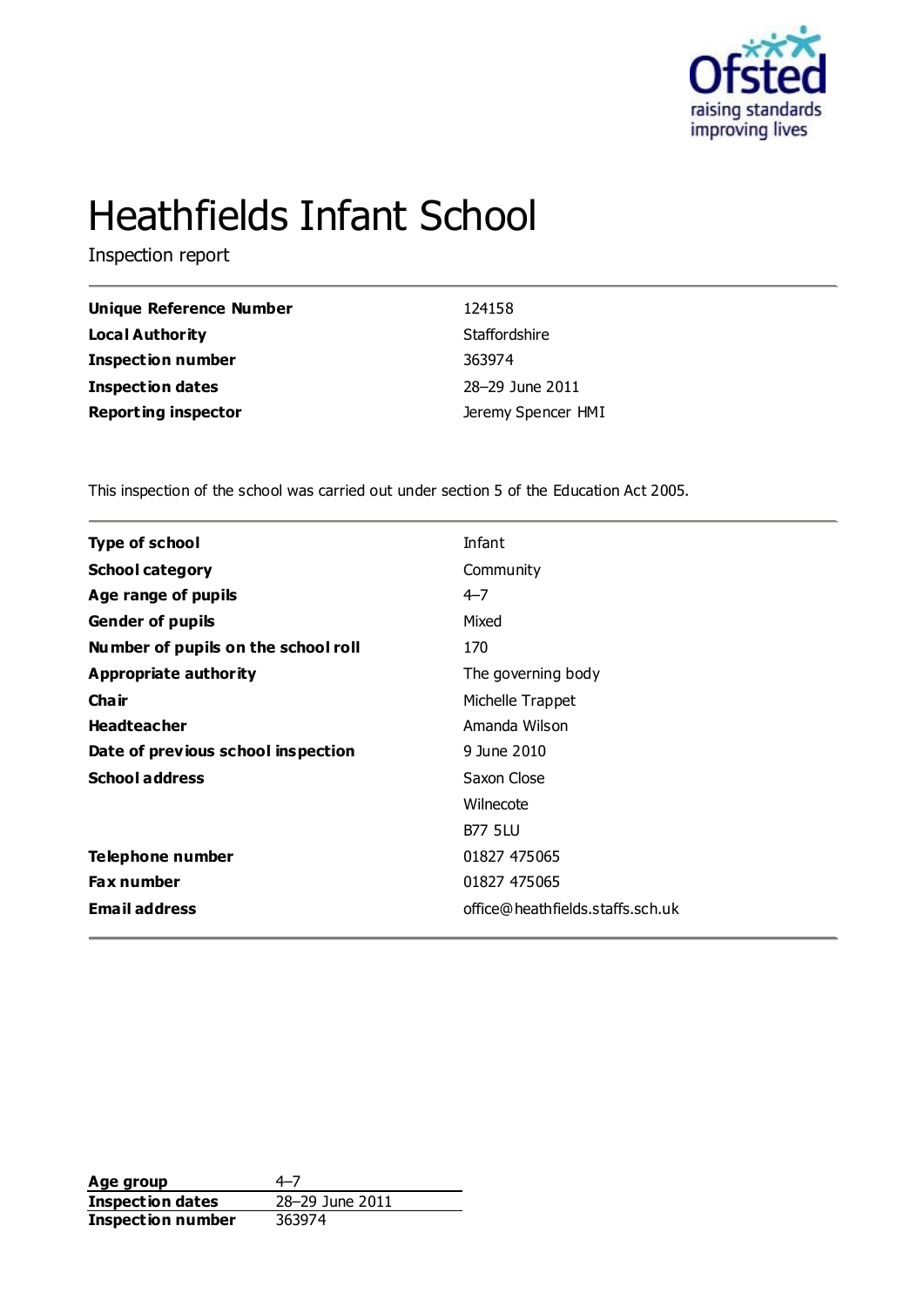The Office for Standards in Education, Children's Services and Skills (Ofsted) regulates and inspects to achieve excellence in the care of children and young people, and in education and skills for learners of all ages. It regulates and inspects childcare and children's social care, and inspects the Children and Family Court Advisory Support Service (Cafcass), schools, colleges, initial teacher training, work-based learning and skills training, adult and community learning, and education and training in prisons and other secure establishments. It assesses council children's services, and inspects services for looked after children, safeguarding and child protection.

Further copies of this report are obtainable from the school. Under the Education Act 2005, the school must provide a copy of this report free of charge to certain categories of people. A charge not exceeding the full cost of reproduction may be made for any other copies supplied.

If you would like a copy of this document in a different format, such as large print or Braille, please telephone 0300 123 4234, or email **[enquiries@ofsted.gov.uk](mailto:enquiries@ofsted.gov.uk)**.

You may copy all or parts of this document for non-commercial educational purposes, as long as you give details of the source and date of publication and do not alter the documentation in any way.

To receive regular email alerts about new publications, including survey reports and school inspection reports, please visit our website and go to 'Subscribe'.

Royal Exchange Buildings St Ann's Square Manchester M2 7LA T: 0300 123 4234 Textphone: 0161 618 8524 E: **[enquiries@ofsted.gov.uk](mailto:enquiries@ofsted.gov.uk)**

W: **[www.ofsted.gov.uk](http://www.ofsted.gov.uk/)**

© Crown copyright 2011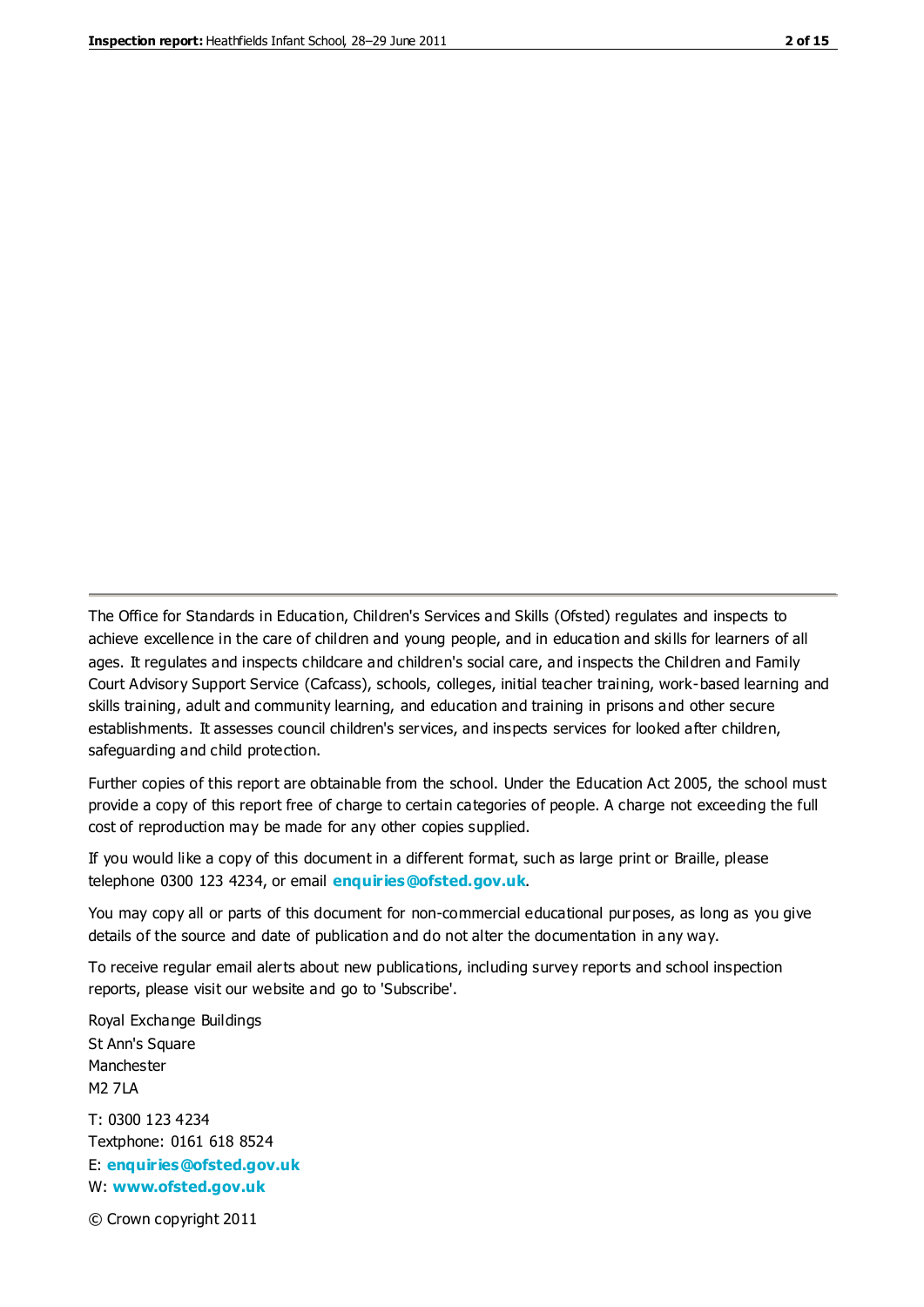## **Introduction**

This inspection was carried out by one of Her Majesty's Inspectors and two additional inspectors. Inspectors observed 13 lessons taught by seven teachers, and one assembly. The inspection team also held meetings with staff, pupils and the Chair of the Governing Body. They observed the school's work and looked at a variety of school documents including policies, minutes of meetings, assessment information about pupils' progress, pupils' exercise books and the school's improvement plans. The inspection team also analysed questionnaire responses from 11 staff and 31 parents and carers.

The inspection team reviewed many aspects of the school's work. It looked in detail at a number of key areas.

- Are health and safety and safeguarding procedures sufficiently rigorous and do they meet statutory requirements?
- $\blacksquare$  How effective are school leaders in devising, implementing and monitoring plans to improve the quality of teaching and learning?
- Do lessons run at an appropriate pace and do teachers challenge and meet the needs of all groups of pupils?
- How successful have the school's strategies been to improve pupils' achievement and their attendance?

## **Information about the school**

This is an average-sized infant school. The proportion of pupils known to be eligible for free school meals is average. The percentage of pupils with special educational needs and/or disabilities is similar to that of most schools. The vast majority of pupils are of White British heritage. Early Years Foundation Stage children are taught in two Reception classes. The majority of children join Reception from the on-site pre-school setting which is privately managed and subject to a separate inspection. A daily breakfast club runs on the school site and this is managed by the governing body.

The school was last inspected in June 2010 and received a notice to improve. Significant improvement was required in order to meet fully requirements for pupils' health and safety and the statutory requirements for safeguarding.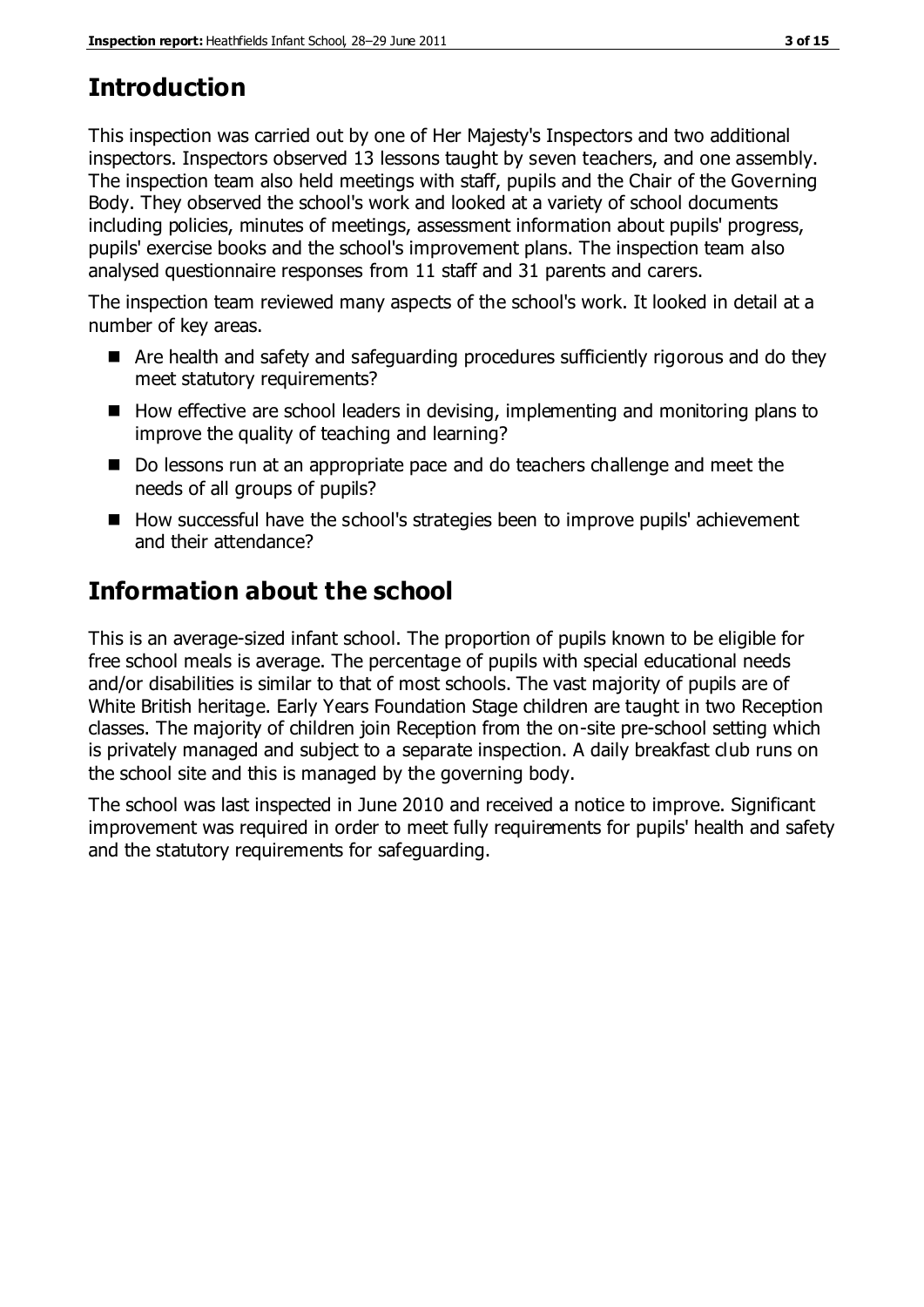## **Inspection judgements**

| Overall effectiveness: how good is the school?  |  |
|-------------------------------------------------|--|
| The school's capacity for sustained improvement |  |

### **Main findings**

In accordance with section 13 (3) of the Education Act 2005, Her Majesty's Chief Inspector is of the opinion that this school requires special measures because it is failing to give its pupils an acceptable standard of education and the persons responsible for leading, managing or governing the school are not demonstrating the capacity to secure the necessary improvement.

The school's drive for improvement since its previous inspection has included periods of steady progress but also times when this has stalled. Despite improvements made to the school's safeguarding procedures, which now meet statutory requirements, and within the Early Years Foundation Stage, senior leaders have failed to agree and prioritise the best strategies to take the school forward and raise pupils' attainment. This has caused confusion amongst staff and the lack of clear direction and guidance from the leaders of the school has led to inconsistencies in the quality of teaching and learning. The teaching is mainly satisfactory with pockets of good practice. However, the leadership team has not been ambitious enough in recent years to develop enough good practice to accelerate pupils' learning and build on the good start made in the Early Years Foundation Stage. Consequently, pupils' experiences in different classes in Years 1 and 2 have been uneven and the pace of learning inconsistent. Pupils' attainment by the end of Key Stage 1, particularly in reading and writing, is too low. For too many pupils, progress since joining the school has been inadequate. Pupils' low attendance levels over recent years have further hindered their progress.

Despite this, the school has a number of significant strengths. Children get off to a good start in the Early Years Foundation Stage and make good progress from their starting points. Across the school, relationships between adults and pupils are good and pupils are well cared for and feel safe. Pupils demonstrate good moral development and they behave well in lessons and around the school. The school works hard to engage parents and carers and the local community, and almost all parents and carers who responded to the inspection questionnaire did so positively.

The governing body cares deeply about the school and is open and honest in the evaluation of its performance. However, its members have not managed to ensure that weaknesses in leadership and management are addressed, particularly in developing more good teaching across the school. This, combined with the school's weak track record in improving pupils' achievement, means that the school has inadequate capacity to sustain further improvement.

Although there is some good teaching which helps pupils to progress well, there is too much that is just satisfactory. This means that pupils are not making up for their previous underachievement. In the best lessons, teachers continually assess the progress of pupils, identifying and addressing misconceptions swiftly and effectively. They are also aware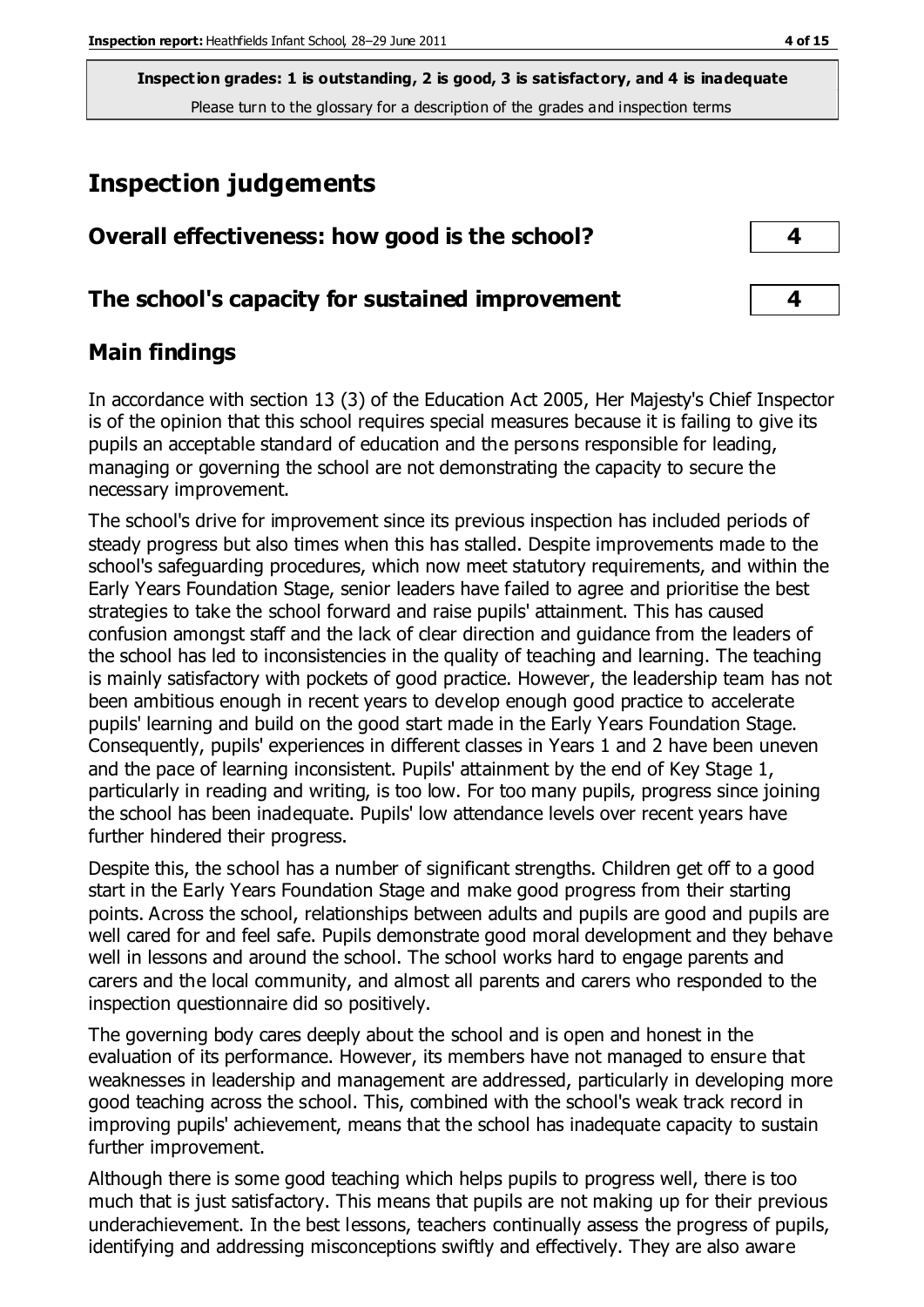when pupils require further challenge and plan the next steps of learning to meet their needs. The level of pace and challenge for each pupil in these lessons is, therefore, just right and ensures good or better progress. However, these positive features are not sufficiently well embedded in lessons across the school to accelerate pupils' learning. Leaders have not implemented effective strategies, nor adopted appropriate training or professional development for teachers, to improve ways in which pupils are taught letters and sounds (phonics). Pupils have not been taught consistent methods to develop their vocabulary to fully understand what they read (comprehension), or improved their confidence and skills in writing. This has hampered the progress made in developing pupils' confidence in reading and writing and accounts for their low attainment.

The school's systems for sharing good practice in teaching have not been successful in removing inconsistencies across the school quickly enough. This is due to ineffective leadership and management. Not all subject leaders contribute to the school's evaluation of its progress. Consequently, the school's understanding of teachers' and pupils' performance, and the strategies used to drive improvement are inadequate.

## **What does the school need to do to improve further?**

- Improve the effectiveness of leadership and management in securing ambition and driving improvement by:
	- ensuring that senior leaders adopt a clear, united and consistent approach to all aspects of school improvement
	- developing the knowledge and skills of the governing body to enable closer scrutiny of the school's work, so that weaknesses and inconsistencies are resolved
	- developing the role of subject leaders in order to improve the quality of selfevaluation and extend opportunities to model good practice.
- Raise pupils' levels of attainment in reading and writing and accelerate the rate of their learning and progress by:
	- $-$  ensuring greater consistency and quality in the teaching of letters and sounds (phonics), reading (comprehension) and writing
	- improving pupils' attendance levels to at least the national average.
- Improve the quality of teaching so that it is consistently good or better in all classes by:
	- $-$  ensuring that teachers swiftly identify, within lessons, when pupils are ready for the next steps in their learning
	- ensuring teachers' marking and feedback clearly identifies the next steps pupils need to take in their learning in order to improve
	- sharing best practice to eliminate inconsistencies between classes in the pace of learning and the level of challenge provided to pupils.

### **Outcomes for individuals and groups of pupils 4**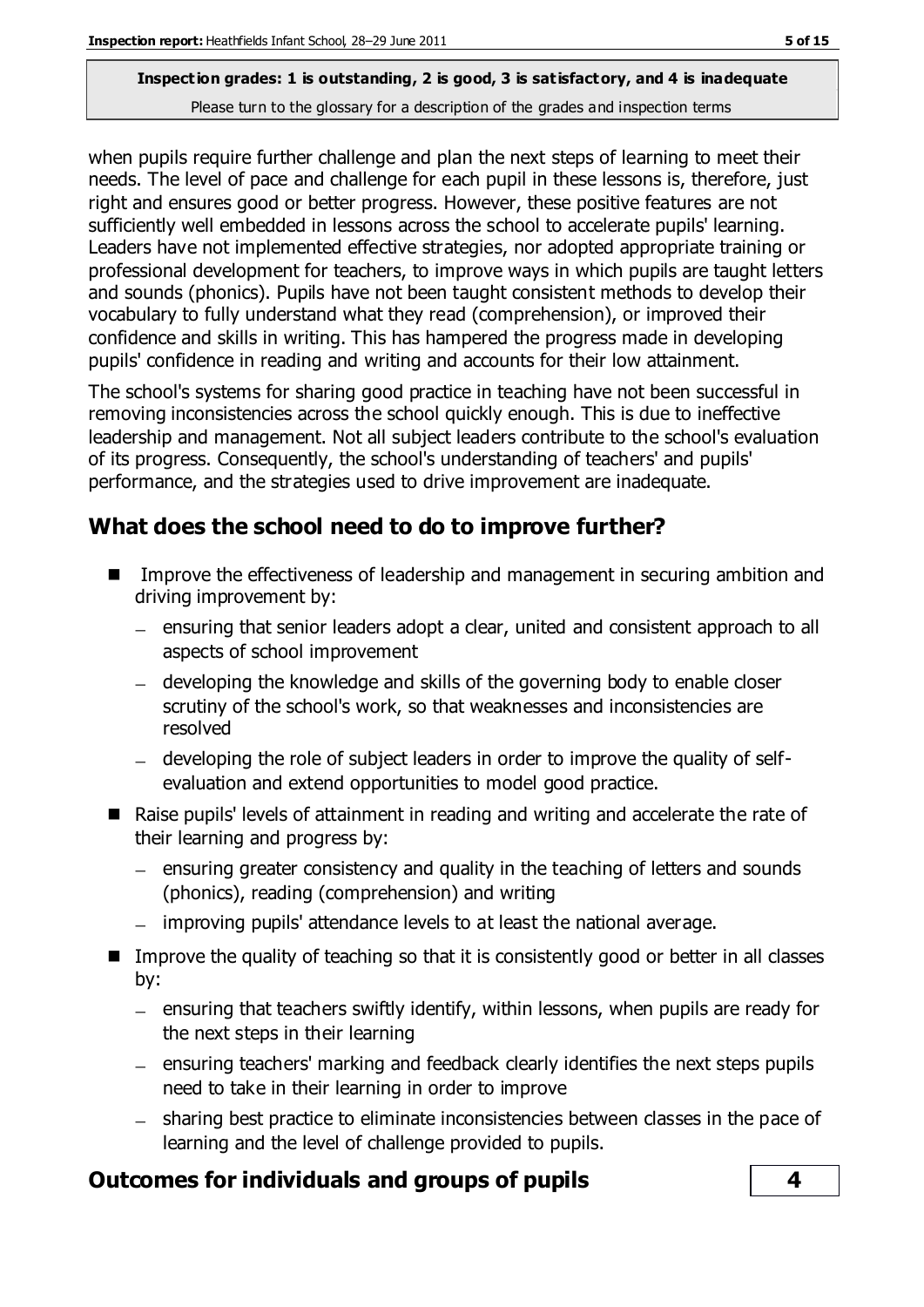Children begin in the school's Reception classes demonstrating skills that are below those normally expected for their age and make good progress, particularly in the development of their personal, social and emotional skills. As pupils move through Key Stage 1, the school's assessment data and inspectors' scrutiny of their work in exercise books show that pupils' achievement is inadequate. This is because there are inconsistencies in the teaching of reading and writing. Progress in English has been weaker than in mathematics as phonics and writing are not taught consistently enough across the school. By the end of Year 2, pupils' attainment is significantly lower than expected levels in reading and writing. Although attainment in mathematics is just below average, it is higher than in reading and writing, so that pupils make satisfactory progress in relation to their starting points. Pupils with special educational needs and/or disabilities make satisfactory progress because teachers planning meets their needs increasingly well and pupils receive appropriate support from teaching assistants.

Pupils are aware of the importance of healthy eating and the need to exercise regularly. Exercise-related after-school clubs are well attended and pupils choose to be physically active at playtimes. They make a satisfactory contribution to the smooth running of the school, for example, through the school council and the 'eco-group'. They also make satisfactory links with the wider community, including taking part in singing at the local church. Pupils' spiritual, moral, social and cultural development is good. They demonstrate good spiritual awareness during moments of reflection in school assemblies and within lessons. Their good moral and social development is evident in their positive relationships with each other and in their good behaviour. Pupils are becoming increasingly aware of the cultural diversity of our society due to improvements in the school's curriculum and the opportunities they have to learn about different cultures and traditions.

The high percentage of pupils with low attendance levels and the low attainment of learners means that too many pupils are inadequately prepared for the next stage of their education.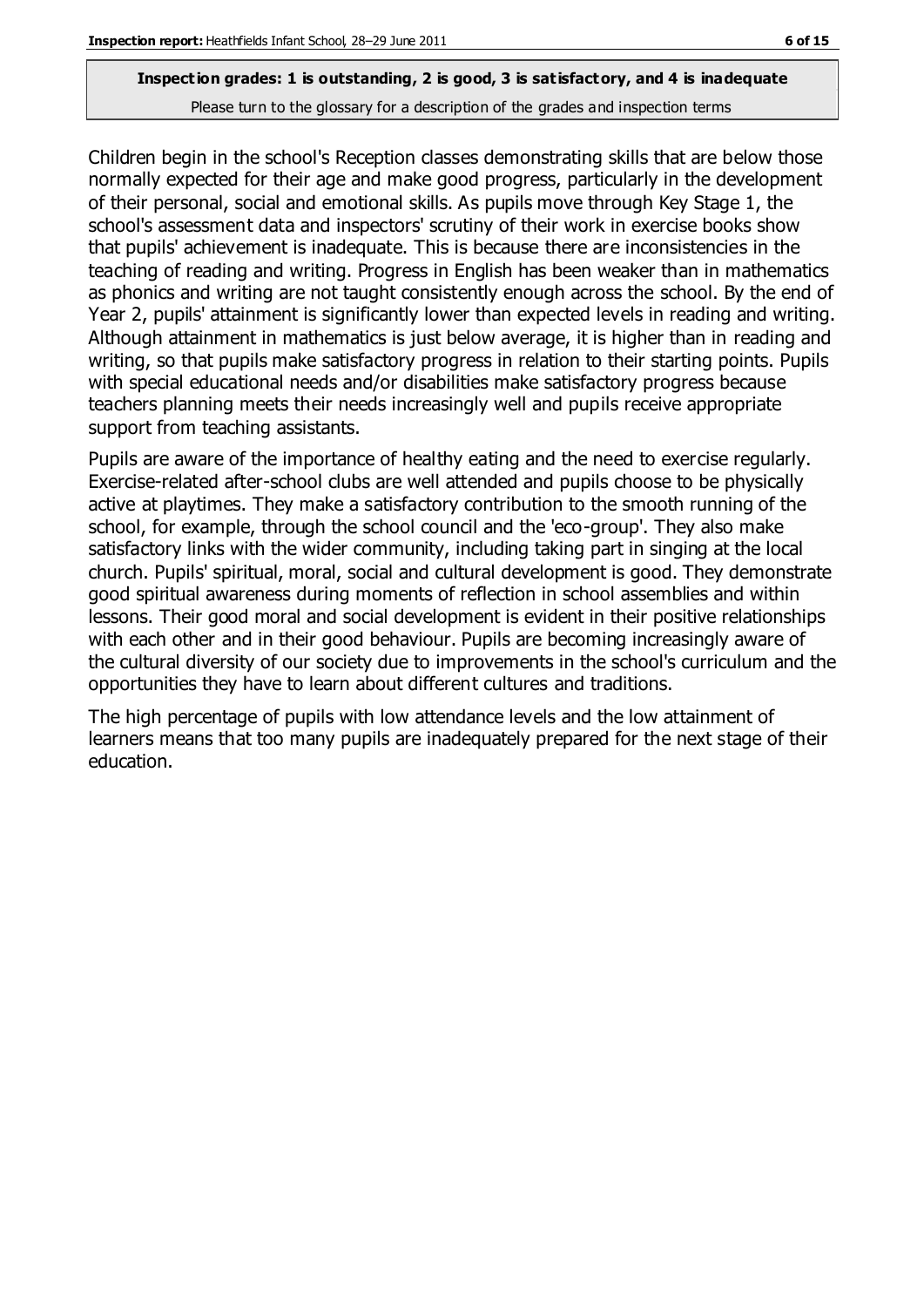# **Inspection grades: 1 is outstanding, 2 is good, 3 is satisfactory, and 4 is inadequate**

Please turn to the glossary for a description of the grades and inspection terms

#### These are the grades for pupils' outcomes

| Pupils' achievement and the extent to which they enjoy their learning                                                     | 4                       |
|---------------------------------------------------------------------------------------------------------------------------|-------------------------|
| Taking into account:<br>Pupils' attainment <sup>1</sup>                                                                   | 4                       |
| The quality of pupils' learning and their progress                                                                        | 4                       |
| The quality of learning for pupils with special educational needs and/or disabilities<br>and their progress               | 3                       |
| The extent to which pupils feel safe                                                                                      | $\overline{\mathbf{2}}$ |
| Pupils' behaviour                                                                                                         | 2                       |
| The extent to which pupils adopt healthy lifestyles                                                                       | 2                       |
| The extent to which pupils contribute to the school and wider community                                                   | 3                       |
| The extent to which pupils develop workplace and other skills that will contribute to<br>their future economic well-being | 4                       |
| Taking into account:<br>Pupils' attendance <sup>1</sup>                                                                   | 4                       |
| The extent of pupils' spiritual, moral, social and cultural development                                                   | $\overline{2}$          |

<sup>1</sup> The grades for attainment and attendance are: 1 is high; 2 is above average; 3 is broadly average; and 4 is low

### **How effective is the provision?**

The quality of teaching is satisfactory. There are examples of good or better teaching within the school. During the inspection no inadequate lessons were seen. While there is evidence of good lessons, their positive features are not sufficiently widespread or embedded throughout the school. Good support is provided by teaching assistants, and they contribute well to pupils' engagement in learning, particularly for those pupils with special educational needs and/or disabilities.

Teachers use assessment information about pupils' learning and progress to plan lessons. The most effective teaching is more ambitious and uses assessment well to provide work and tasks that meet the needs and abilities of all pupils. However, on some occasions higher-attaining pupils are not sufficiently challenged and they spend too long completing repetitive work, which slows down their progress. The school has implemented a new marking policy and in some classes teachers' written comments and verbal feedback are clear, constructive and linked to the identified learning objectives. However, this is not consistent in all classes and too often guidance towards the next steps in pupils' learning is unclear.

The school has worked effectively with a local junior school to design and implement a curriculum which offers frequent opportunities to develop pupils' creativity. The curriculum is supported by a broad range of school trips and visitors to the school. However, opportunities to develop and apply pupils' mathematical and information and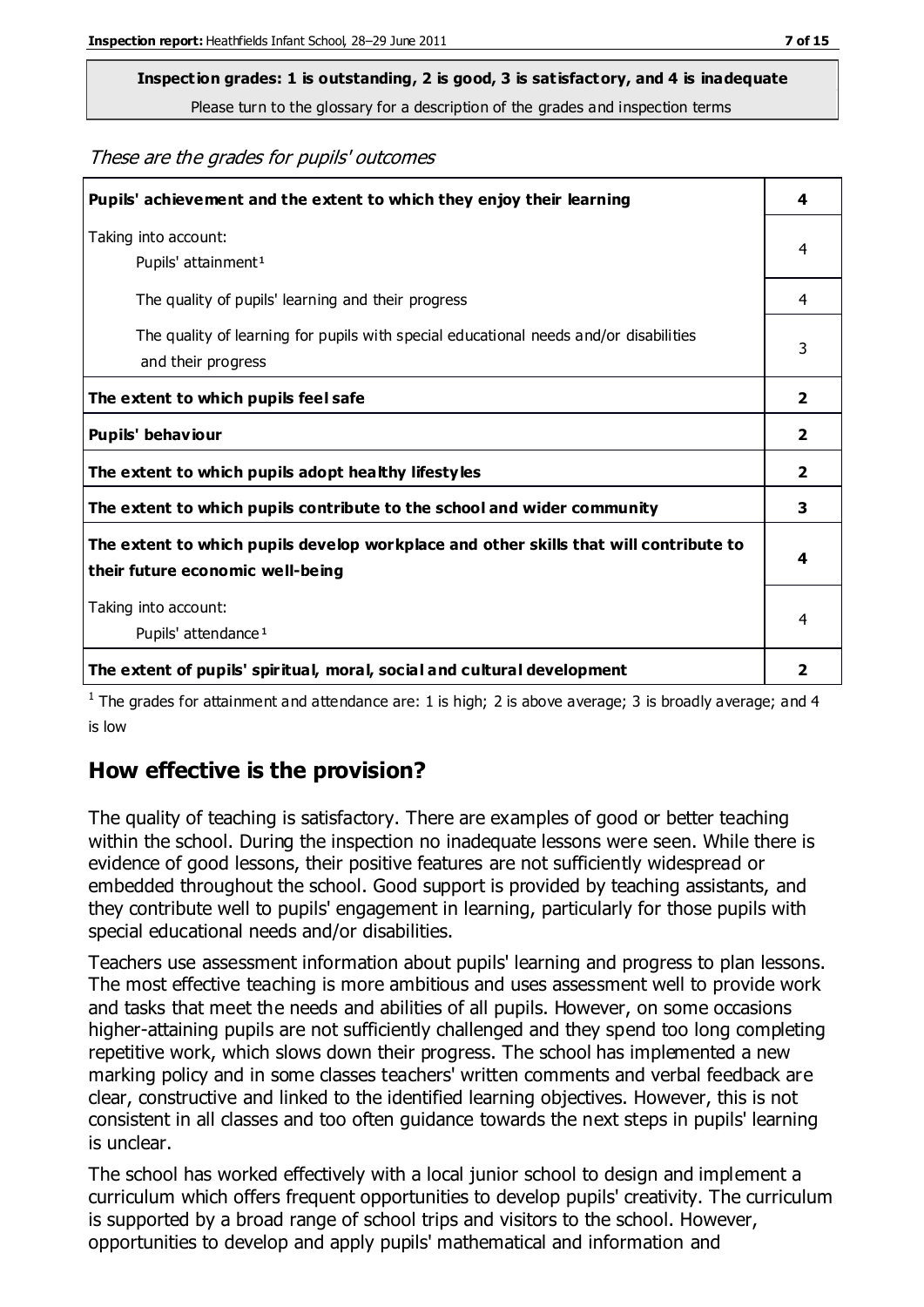## **Inspection grades: 1 is outstanding, 2 is good, 3 is satisfactory, and 4 is inadequate**

Please turn to the glossary for a description of the grades and inspection terms

communication technology skills in other subjects are limited. There are also inconsistencies between classes in the teaching of the school's phonics and writing programmes. The revised curriculum has good features but is not yet making a strong enough contribution to the improved development of pupils' basic reading and writing skills, because of inconsistencies in the teaching of phonics and writing.

The school provides good support for pupils whose circumstances may make them more vulnerable: their emotional and social needs are met well. However, despite implementing a number of strategies, the school has been unsuccessful in guiding and supporting some families to help improve their children's attendance.

| The quality of teaching                                                                                    |  |
|------------------------------------------------------------------------------------------------------------|--|
| Taking into account:<br>The use of assessment to support learning                                          |  |
| The extent to which the curriculum meets pupils' needs, including, where relevant,<br>through partnerships |  |
| The effectiveness of care, guidance and support                                                            |  |

These are the grades for the quality of provision

## **How effective are leadership and management?**

All senior leaders recognise the need to improve pupils' achievement. However, they do not demonstrate a focused, united and consistent approach to their work. Consequently, these leaders are having a limited impact on securing the school's improvement.

Governance is inadequate. The governing body is supportive, but its members do not demonstrate the necessary skills or confidence to overcome the inherent weaknesses in leadership and management, which are blocking further improvements to teaching and to pupils' outcomes.

The school has a satisfactory action plan for promoting community cohesion. Consequently, the school is a cohesive and harmonious community. However, leaders acknowledge that the evaluation of the school's work in this area is underdeveloped. The school has detailed information about the different groups of pupils it serves, including those known to be eligible for free school meals, and tracks the progress of all pupils in different subjects. The school is successful in tackling discrimination and there is evidence of improved outcomes for some groups of pupils, including those with special educational needs and/or disabilities. Teachers have worked hard to engage parents and carers. This has led to the provision of well-targeted activities to support them, including 'family learning' sessions to develop basic skills. These sessions have had a proven impact on accelerated progress for some pupils, particularly for those who find learning difficult. Partnerships with a local junior school have supported improvements to the school's satisfactory curriculum. A number of other partnerships support the health and well-being of pupils, including partnerships with the local children's centre and a local professional football club. However, partnership activity with the local authority has not adequately raised the overall achievement of pupils or improved the quality of leadership and management quickly enough.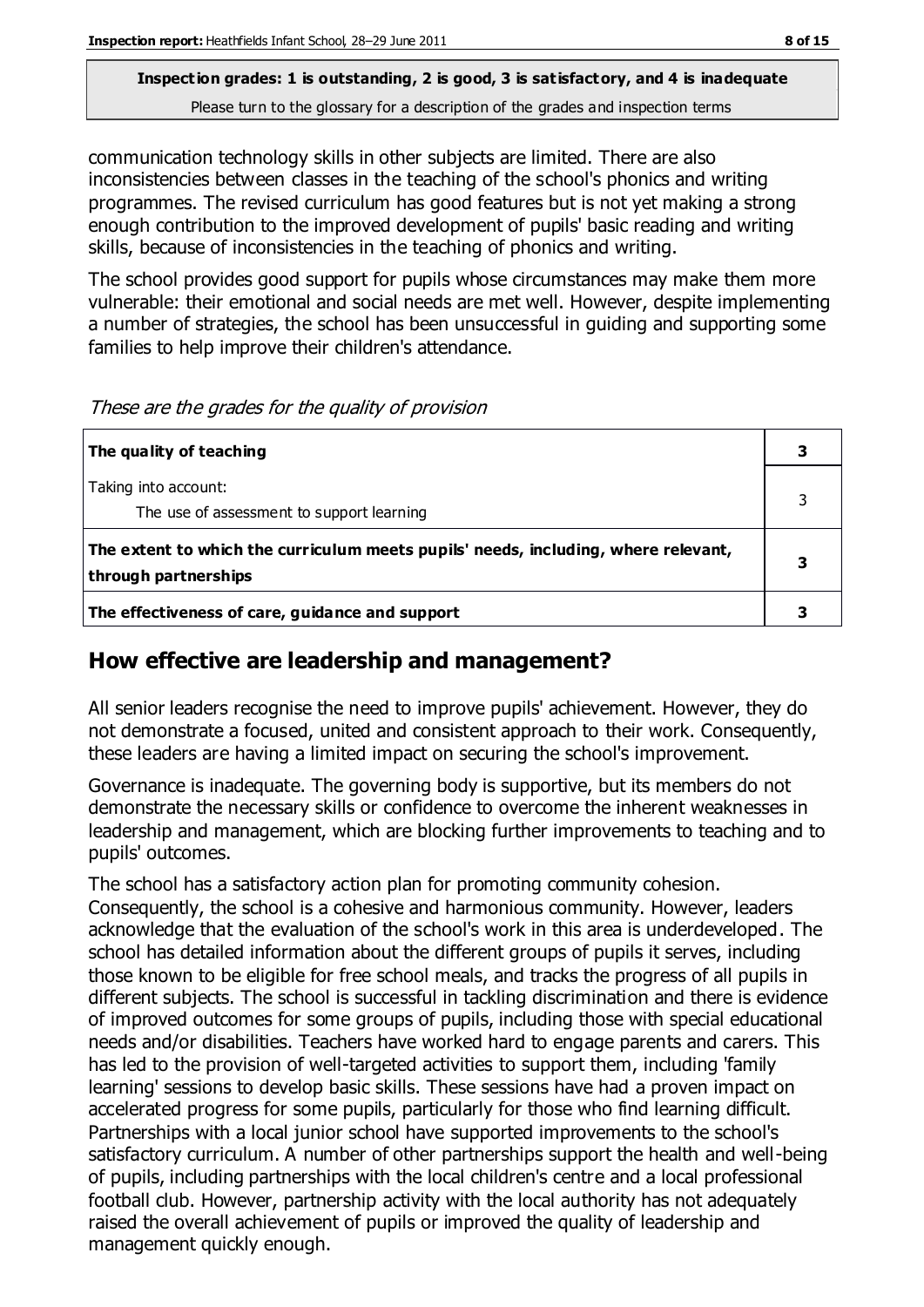Safeguarding arrangements meet statutory requirements. There has been adequate training and staff are clear about their responsibilities.

These are the grades for leadership and management

| The effectiveness of leadership and management in embedding ambition and driving<br>improvement                                                                  | 4 |
|------------------------------------------------------------------------------------------------------------------------------------------------------------------|---|
| Taking into account:<br>The leadership and management of teaching and learning                                                                                   | 4 |
| The effectiveness of the governing body in challenging and supporting the<br>school so that weaknesses are tackled decisively and statutory responsibilities met | 4 |
| The effectiveness of the school's engagement with parents and carers                                                                                             | 3 |
| The effectiveness of partnerships in promoting learning and well-being                                                                                           | 4 |
| The effectiveness with which the school promotes equality of opportunity and tackles<br>discrimination                                                           | 3 |
| The effectiveness of safeguarding procedures                                                                                                                     | 3 |
| The effectiveness with which the school promotes community cohesion                                                                                              | 3 |
| The effectiveness with which the school deploys resources to achieve value for money                                                                             | 4 |

## **Early Years Foundation Stage**

In the school's Reception classes, teachers plan engaging learning activities that enable children to make good progress from their starting points. For example, during the inspection, children were completely engaged in an outstanding lesson designed to reinforce their understanding of syllables. The class teacher skilfully combined topic work linked to animals and insects with the opportunity for each child to play a recorder to sound out syllables in the lesson. They made very good progress as a result.

Children have good relationships with adults and well-established routines enable the children to respond with confidence to all that is on offer. Teachers make effective use of the improved outdoor learning area and stimulating indoor learning environments and resources. Teachers and other staff use observations and assessments effectively to support and extend children's learning and to identify areas for improvement.

Good leadership and management in the Early Years Foundation Stage on a day-to-day basis have ensured that a consistent approach has been adopted across both Reception classes. This has underpinned the improvements made since the last inspection, although the leadership of the school has not done enough to build this good practice into Year 1.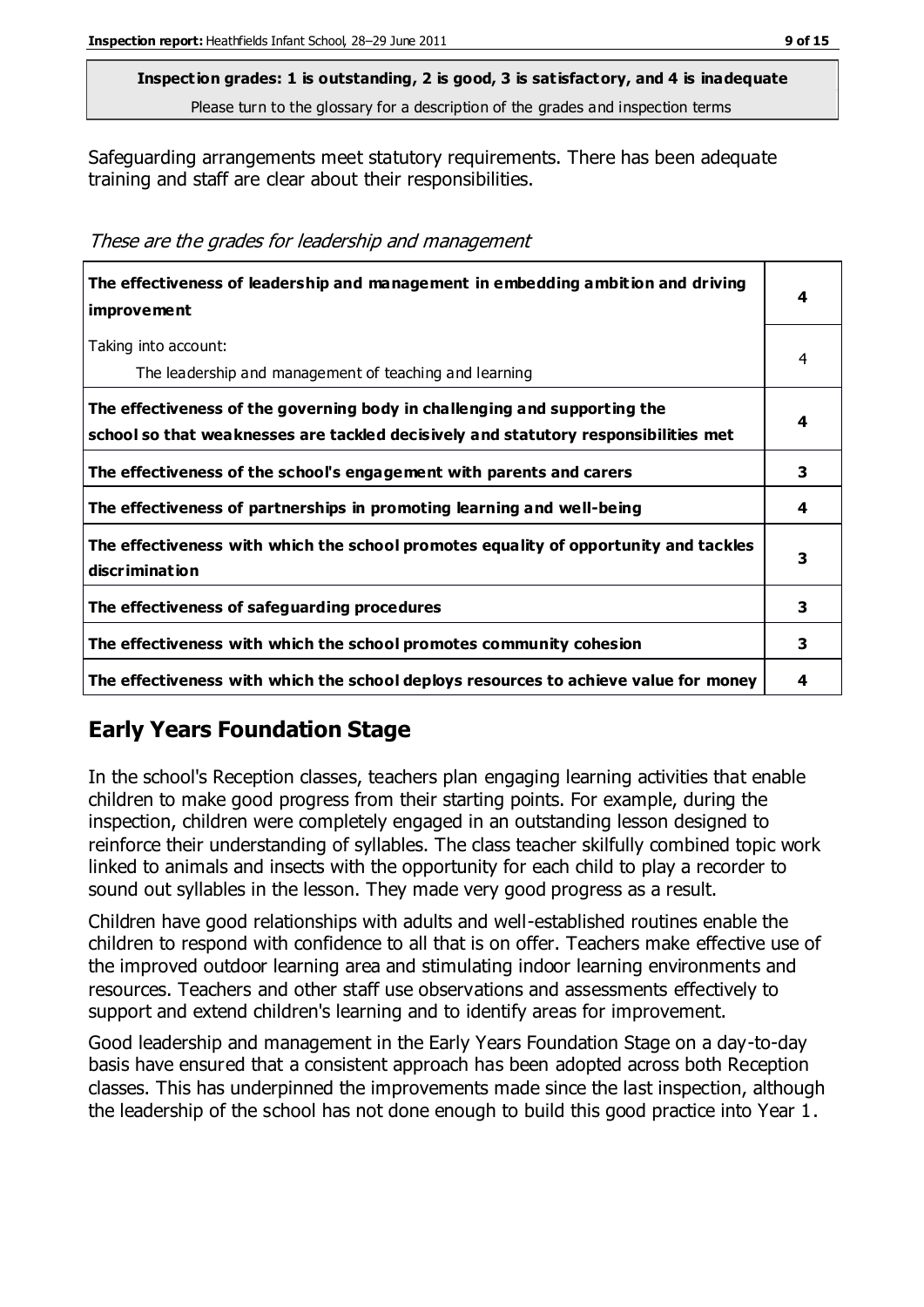**Inspection grades: 1 is outstanding, 2 is good, 3 is satisfactory, and 4 is inadequate**

Please turn to the glossary for a description of the grades and inspection terms

These are the grades for the Early Years Foundation Stage

| Overall effectiveness of the Early Years Foundation Stage                             |  |
|---------------------------------------------------------------------------------------|--|
| Taking into account:<br>Outcomes for children in the Early Years Foundation Stage     |  |
| The quality of provision in the Early Years Foundation Stage                          |  |
| The effectiveness of leadership and management of the Early Years Foundation<br>Stage |  |

### **Views of parents and carers**

Almost all parents and carers who returned questionnaires have a positive view of the school and are happy with their children's experience. One parent commented, 'Heathfields is a lovely school with lots of friendly and caring staff. My child is very happy to come to school each day.' Other parents and carers made similar comments. A small number raised individual concerns. All of these were considered during the inspection and, while preserving anonymity, discussed with the headteacher.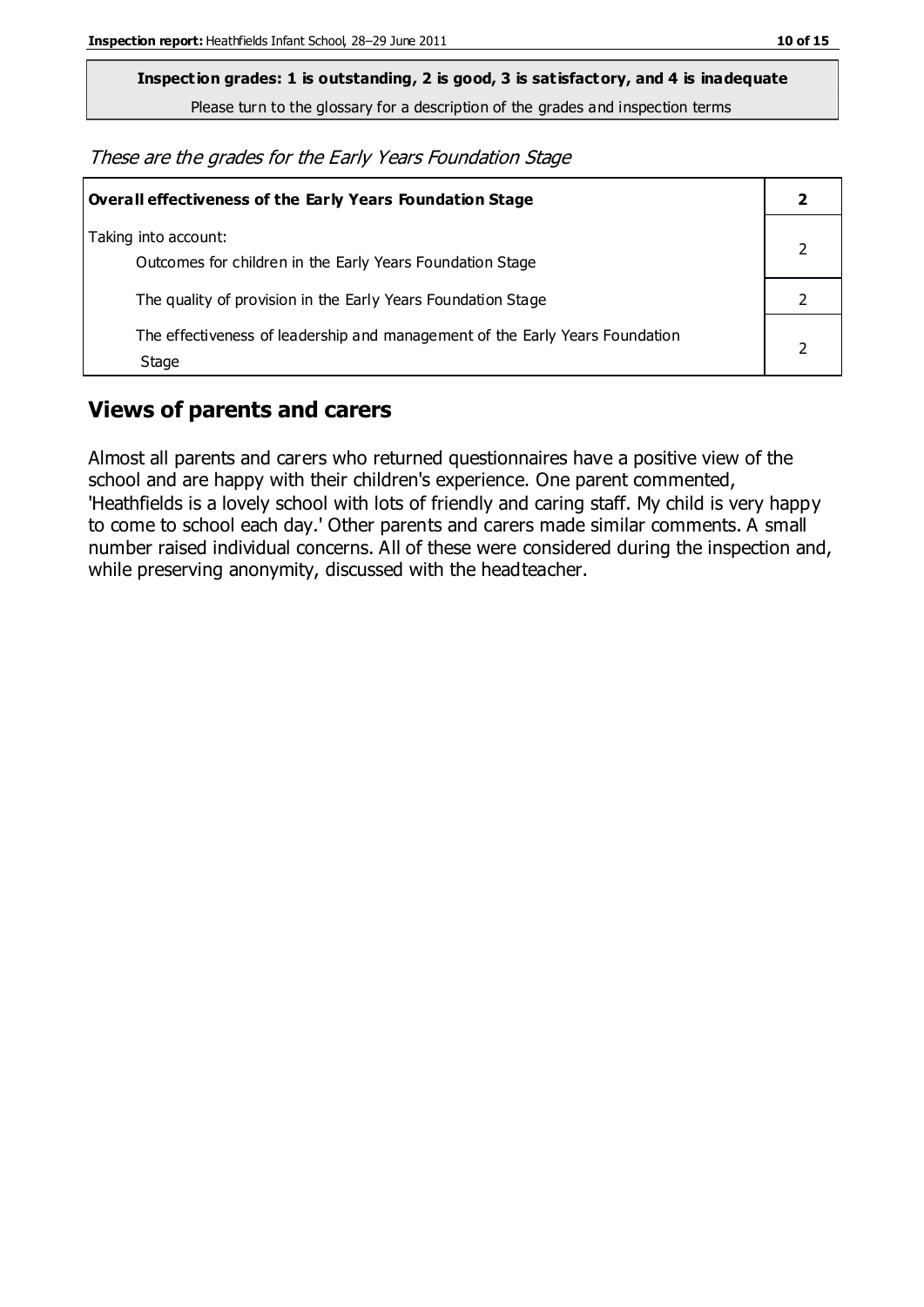#### **Responses from parents and carers to Ofsted's questionnaire**

Ofsted invited all the registered parents and carers of pupils registered at Heathfields Infant School to complete a questionnaire about their views of the school.

In the questionnaire, parents and carers were asked to record how strongly they agreed with 13 statements about the school. The inspection team received 31 completed questionnaires by the end of the on-site inspection. In total, there are 170 pupils registered at the school.

| <b>Statements</b>                                                                                                                                                                                                                                       |              | <b>Strongly</b><br><b>Agree</b><br>agree |              | <b>Disagree</b> |                | <b>Strongly</b><br>disagree |              |               |
|---------------------------------------------------------------------------------------------------------------------------------------------------------------------------------------------------------------------------------------------------------|--------------|------------------------------------------|--------------|-----------------|----------------|-----------------------------|--------------|---------------|
|                                                                                                                                                                                                                                                         | <b>Total</b> | $\frac{0}{0}$                            | <b>Total</b> | $\frac{0}{0}$   | <b>Total</b>   | $\frac{0}{0}$               | <b>Total</b> | $\frac{0}{0}$ |
| My child enjoys school                                                                                                                                                                                                                                  | 20           | 65                                       | 11           | 35              | 0              | $\mathbf 0$                 | 0            | $\mathbf 0$   |
| The school keeps my child<br>safe                                                                                                                                                                                                                       | 18           | 58                                       | 13           | 42              | 0              | $\mathbf 0$                 | 0            | $\pmb{0}$     |
| My school informs me about<br>my child's progress                                                                                                                                                                                                       | 12           | 39                                       | 19           | 61              | 0              | $\mathbf 0$                 | $\mathbf{0}$ | $\mathbf 0$   |
| My child is making enough<br>progress at this school                                                                                                                                                                                                    | 13           | 42                                       | 17           | 55              | $\mathbf{1}$   | 3                           | 0            | $\mathbf 0$   |
| The teaching is good at this<br>school                                                                                                                                                                                                                  | 15           | 48                                       | 15           | 48              | $\mathbf{1}$   | 3                           | 0            | $\mathbf 0$   |
| The school helps me to<br>support my child's learning                                                                                                                                                                                                   | 12           | 39                                       | 18           | 58              | $\mathbf{1}$   | 3                           | $\mathbf 0$  | $\mathbf 0$   |
| The school helps my child to<br>have a healthy lifestyle                                                                                                                                                                                                | 11           | 35                                       | 18           | 58              | $\mathbf{1}$   | 3                           | 0            | $\mathbf 0$   |
| The school makes sure that<br>my child is well prepared for<br>the future (for example<br>changing year group,<br>changing school, and for<br>children who are finishing<br>school, entering further or<br>higher education, or entering<br>employment) | 15           | 48                                       | 16           | 52              | $\mathbf 0$    | $\mathbf{0}$                | $\mathbf 0$  | $\mathbf 0$   |
| The school meets my child's<br>particular needs                                                                                                                                                                                                         | 16           | 52                                       | 14           | 45              | $\mathbf{1}$   | 3                           | $\mathbf{0}$ | $\mathbf 0$   |
| The school deals effectively<br>with unacceptable behaviour                                                                                                                                                                                             | 13           | 42                                       | 16           | 52              | 0              | 0                           | 0            | $\pmb{0}$     |
| The school takes account of<br>my suggestions and concerns                                                                                                                                                                                              | 12           | 39                                       | 17           | 55              | $\overline{2}$ | 6                           | 0            | 0             |
| The school is led and<br>managed effectively                                                                                                                                                                                                            | 14           | 45                                       | 16           | 52              | $\mathbf{1}$   | 3                           | $\mathbf 0$  | $\mathbf 0$   |
| Overall, I am happy with my<br>child's experience at this<br>school                                                                                                                                                                                     | 17           | 55                                       | 13           | 42              | $\mathbf{1}$   | 3                           | $\mathbf 0$  | $\pmb{0}$     |

The table above summarises the responses that parents and carers made to each statement. The percentages indicate the proportion of parents and carers giving that response out of the total number of completed questionnaires. Where one or more parents and carers chose not to answer a particular question, the percentages will not add up to 100%.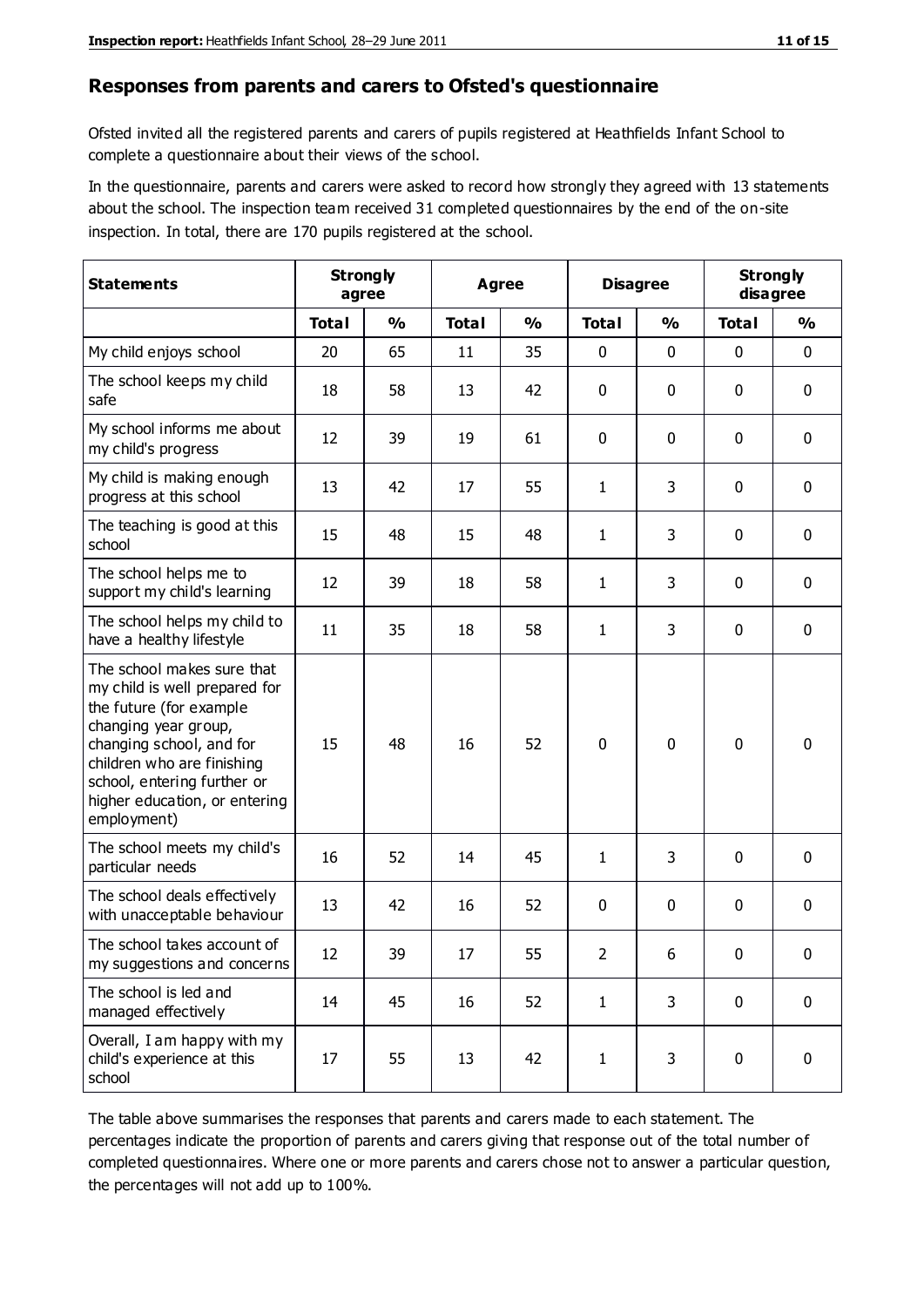## **Glossary**

| Grade   | <b>Judgement</b> | <b>Description</b>                                                                                                                                                                                                            |
|---------|------------------|-------------------------------------------------------------------------------------------------------------------------------------------------------------------------------------------------------------------------------|
| Grade 1 | Outstanding      | These features are highly effective. An outstanding school<br>provides exceptionally well for all its pupils' needs.                                                                                                          |
| Grade 2 | Good             | These are very positive features of a school. A school that<br>is good is serving its pupils well.                                                                                                                            |
| Grade 3 | Satisfactory     | These features are of reasonable quality. A satisfactory<br>school is providing adequately for its pupils.                                                                                                                    |
| Grade 4 | Inadequate       | These features are not of an acceptable standard. An<br>inadequate school needs to make significant improvement<br>in order to meet the needs of its pupils. Ofsted inspectors<br>will make further visits until it improves. |

#### **What inspection judgements mean**

#### **Overall effectiveness of schools**

|                       | Overall effectiveness judgement (percentage of schools) |      |                     |                   |
|-----------------------|---------------------------------------------------------|------|---------------------|-------------------|
| <b>Type of school</b> | <b>Outstanding</b>                                      | Good | <b>Satisfactory</b> | <b>Inadequate</b> |
| Nursery schools       | 46                                                      | 48   | 6                   |                   |
| Primary schools       | 6                                                       | 47   | 40                  | 7                 |
| Secondary schools     | 12                                                      | 39   | 38                  | 11                |
| Sixth forms           | 13                                                      | 42   | 41                  | 3                 |
| Special schools       | 28                                                      | 49   | 19                  | 4                 |
| Pupil referral units  | 14                                                      | 45   | 31                  | 10                |
| All schools           | 10                                                      | 46   | 37                  |                   |

New school inspection arrangements were introduced on 1 September 2009. This means that inspectors now make some additional judgements that were not made previously.

The data in the table above are for the period 1 September 2010 to 31 December 2010 and are consistent with the latest published official statistics about maintained school inspection outcomes (see **[www.ofsted.gov.uk](http://www.ofsted.gov.uk/)**).

The sample of schools inspected during 2010/11 was not representative of all schools nationally, as weaker schools are inspected more frequently than good or outstanding schools.

Percentages are rounded and do not always add exactly to 100.

Sixth form figures reflect the judgements made for the overall effectiveness of the sixth form in secondary schools, special schools and pupil referral units.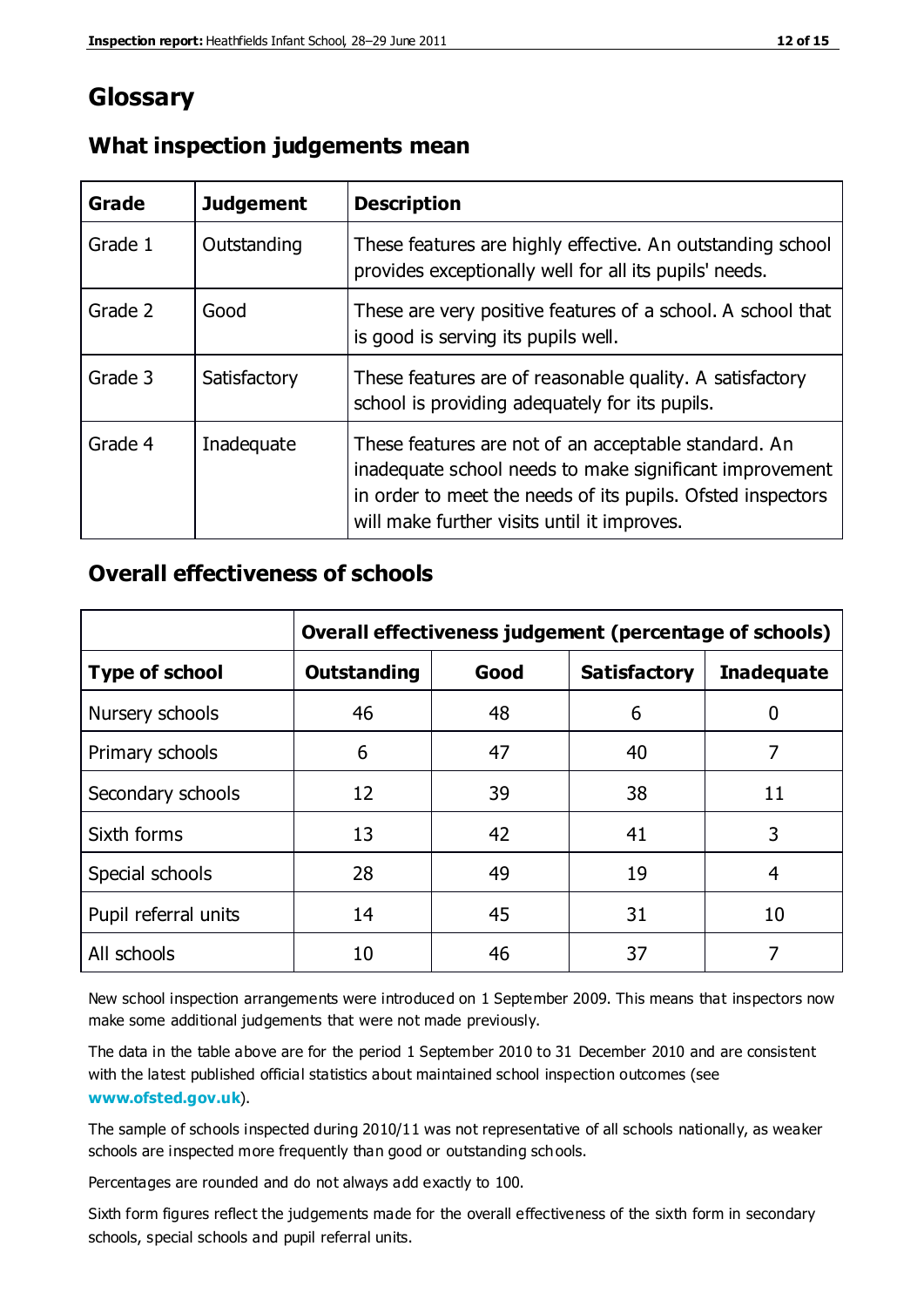## **Common terminology used by inspectors**

| Achievement:                  | the progress and success of a pupil in their learning,<br>development or training.                                                                                                                                                          |  |
|-------------------------------|---------------------------------------------------------------------------------------------------------------------------------------------------------------------------------------------------------------------------------------------|--|
| Attainment:                   | the standard of the pupils' work shown by test and<br>examination results and in lessons.                                                                                                                                                   |  |
| Capacity to improve:          | the proven ability of the school to continue<br>improving. Inspectors base this judgement on what<br>the school has accomplished so far and on the quality<br>of its systems to maintain improvement.                                       |  |
| Leadership and management:    | the contribution of all the staff with responsibilities,<br>not just the headteacher, to identifying priorities,<br>directing and motivating staff and running the school.                                                                  |  |
| Learning:                     | how well pupils acquire knowledge, develop their<br>understanding, learn and practise skills and are<br>developing their competence as learners.                                                                                            |  |
| <b>Overall effectiveness:</b> | inspectors form a judgement on a school's overall<br>effectiveness based on the findings from their<br>inspection of the school. The following judgements,<br>in particular, influence what the overall effectiveness<br>judgement will be. |  |
|                               | The school's capacity for sustained<br>improvement.                                                                                                                                                                                         |  |
|                               | Outcomes for individuals and groups of pupils.                                                                                                                                                                                              |  |
|                               | The quality of teaching.                                                                                                                                                                                                                    |  |
|                               | The extent to which the curriculum meets<br>pupils' needs, including, where relevant,<br>through partnerships.                                                                                                                              |  |
|                               | The effectiveness of care, guidance and<br>support.                                                                                                                                                                                         |  |
| Progress:                     | the rate at which pupils are learning in lessons and<br>over longer periods of time. It is often measured by<br>comparing the pupils' attainment at the end of a key                                                                        |  |

stage with their attainment when they started.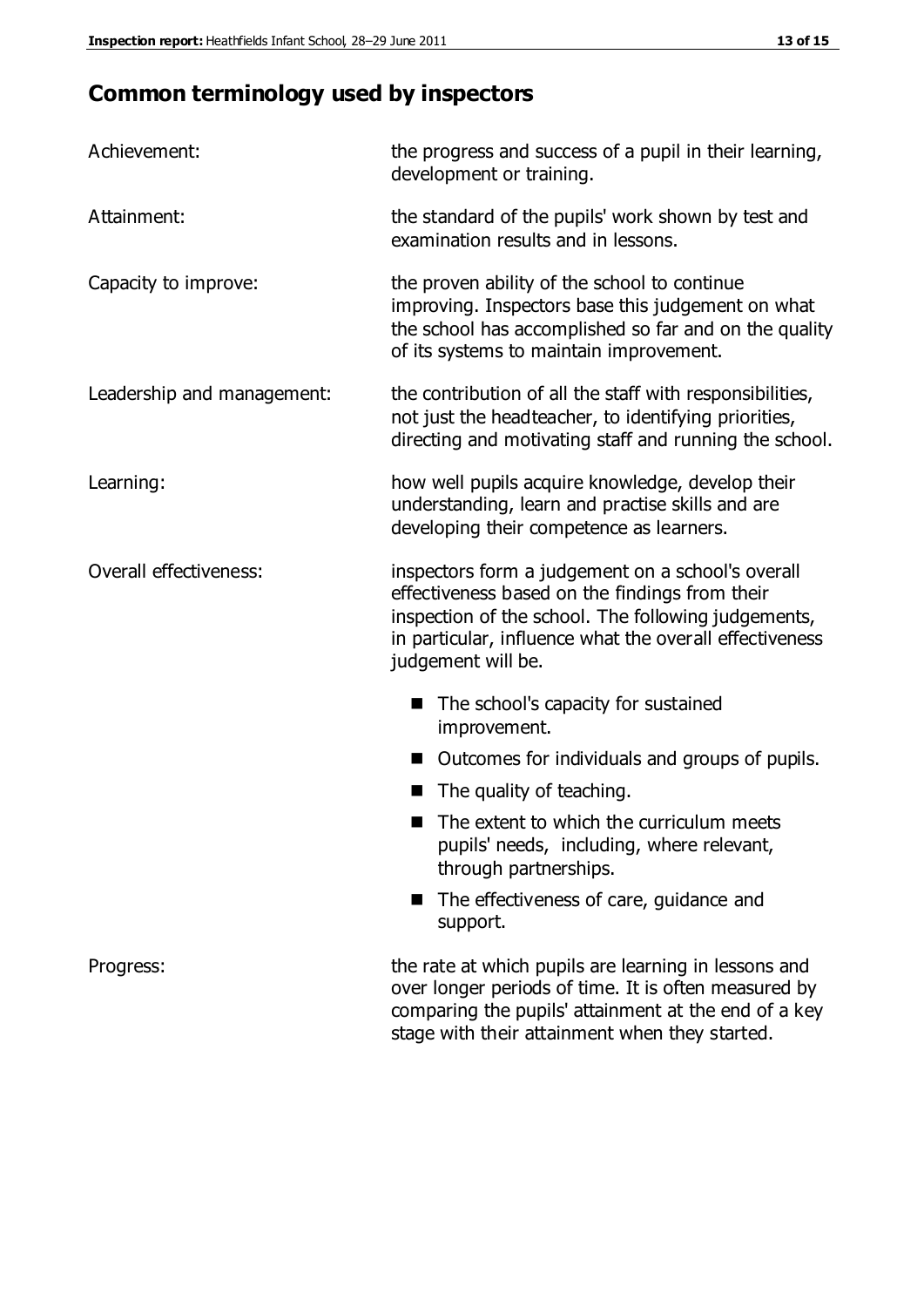#### **This letter is provided for the school, parents and carers to share with their children. It describes Ofsted's main findings from the inspection of their school.**

30 June 2011

#### Dear Pupils

#### **Inspection of Heathfields Infant School, Wilnecote, B77 5LU**

Thank you so much for your warm welcome when we visited your school. We really enjoyed talking to you, looking at your work and watching you learn. We would like to thank your parents and carers for filling in the questionnaires which gave us their views about your school. There are some good things about the school. The children in the Reception classes are doing really well. You behave well across the whole school and get on very well with each other. You also know how to lead a healthy lifestyle and keep safe. You told us there is always someone to talk to if you have a problem. The school works well with other people in your local community.

While there are some good things, overall the school is not doing well enough to make sure you all learn and do as well as you can. We have judged that the school requires 'special measures' because it needs help to make improvements quickly. This means that inspectors will visit the school regularly to check how well it is doing. In the meantime, we have asked the headteacher, staff and the governing body to do a number of things to help it improve. We have asked them to:

- work more closely together and share ideas and skills more effectively to improve the school
- work harder with families to make sure that children come to school more often
- make sure that the teaching always helps you to make good progress, especially in reading and writing
- look at your work more closely and more often in lessons, to make sure that it is at just the right level for all of you
- $\blacksquare$  explain more clearly how you can improve your work.

You can all help your school improve further by continuing to try your best in all that you do and coming to school every day.

Yours sincerely

Jeremy Spencer Her Majesty's Inspector